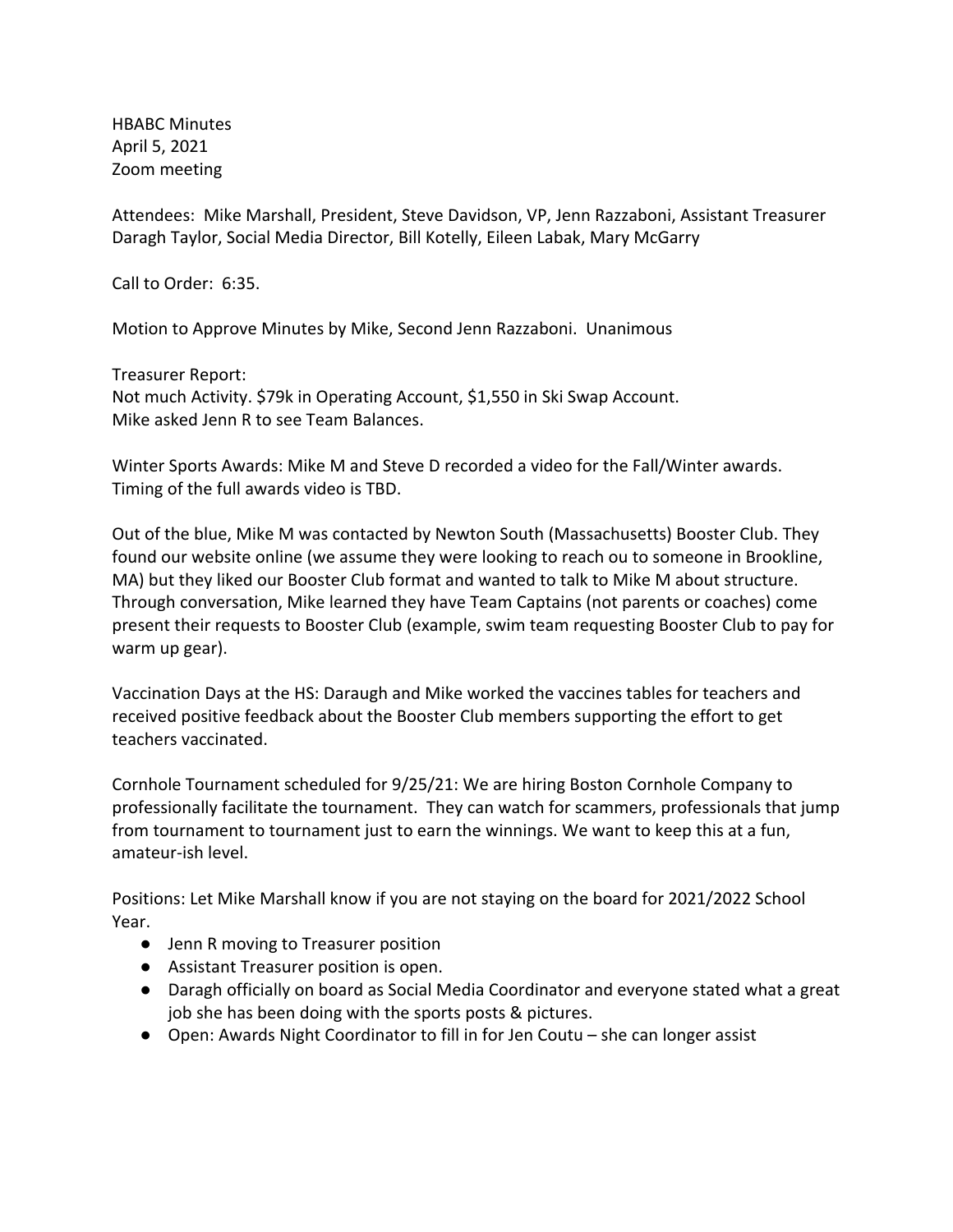Golf Outing Update from Steve: Steve thinks we should have a good turnout. Need to spend some time on obtaining Raffle Gear. Steve to send Daragh an image about the tournament for Social Media. Daragh will post about Hole in One and our Sponsors.

Sponsorships: Jen contacted Dick's & Market Basket, waiting to hear. Stephen plans on talking with Hollis Auto & Buckley's using Tom Whalen as a point of contact. DSC also will be contacted

Giveaways: Does everyone get a golf shirt? Board voted Yes. Stephen will forecast number of shirts needed. Jenn R will add more goodie bags.

Hudl Camera: Stephen, Mike & Head of Football are talking about this. All in one package, same presentation as last summer, 13k for new camera. All teams will have unlimited Statistics & Storage. 12 teams = Indoor Courts (2 VB, 2 Basketball, Cheer, Wrestling) Outdoor Courts (2 LAX, 2 Soccer, Field Hockey & Football)

Bumpus wants to take a poll of what coaches want to see, if they are willing to pay towards the 13k/year for the camera charge. Mike mentioned bringing on an official sponsor of the HB Hudl Service to assist with the yearly expense. Bill K is skeptical we can handle the 13k hit every year especially if teams change their mind and no longer want to participate. Jenn R also has concerns as that is a large expense, which could wipe out our current balance after a couple years. Especially since we don't know if we can still hold the Ski Swap this year. Jen also mentioned HB Helps now gaining traction and we want to be able to support teams that want to earn money. Daragh suggested selling advertising spots on the fence.

Mike Thompson's Combine: Mike Thompson thinks he can get collect \$60 entry fee, 100 kids participating. 50% of the funds go to the Booster Club. Will be held on the turf field in July and will include help from other Athletic Trainers that Mike T knows. NCAA should not have a problem as long as it is not an official scholarship. Mike M to get more information.

Stephen D. left the meeting at 7:38pm.

Graduation Carnations: Mike M checked with Barnes and this fundraiser has been tentatively approved to place Carnations on the Graduate's chairs. Mike looking to gather pricing, will set up through the website. Eileen cannot help since she has a Senior this year. She offered her notes from the Balloons we usually present at Graduation.

Mary presented HB Helps: There has been a request to clean up trash around the HS. Jen will check with Baseball coach regarding Baseball team participation (*Jenn R emailed Mary after the meeting and asked her to approach baseball coach with this request*). Mary presented having teams cook meals for Elderly. There is still concern with these types of requests because we are asking team parents to spend money upfront in exchange for the team to earn money. (ie. buying food to make multiple meals)

Other HB Helps ideas are:

- Spring Cleanup
- Beaver Brook Cleanup